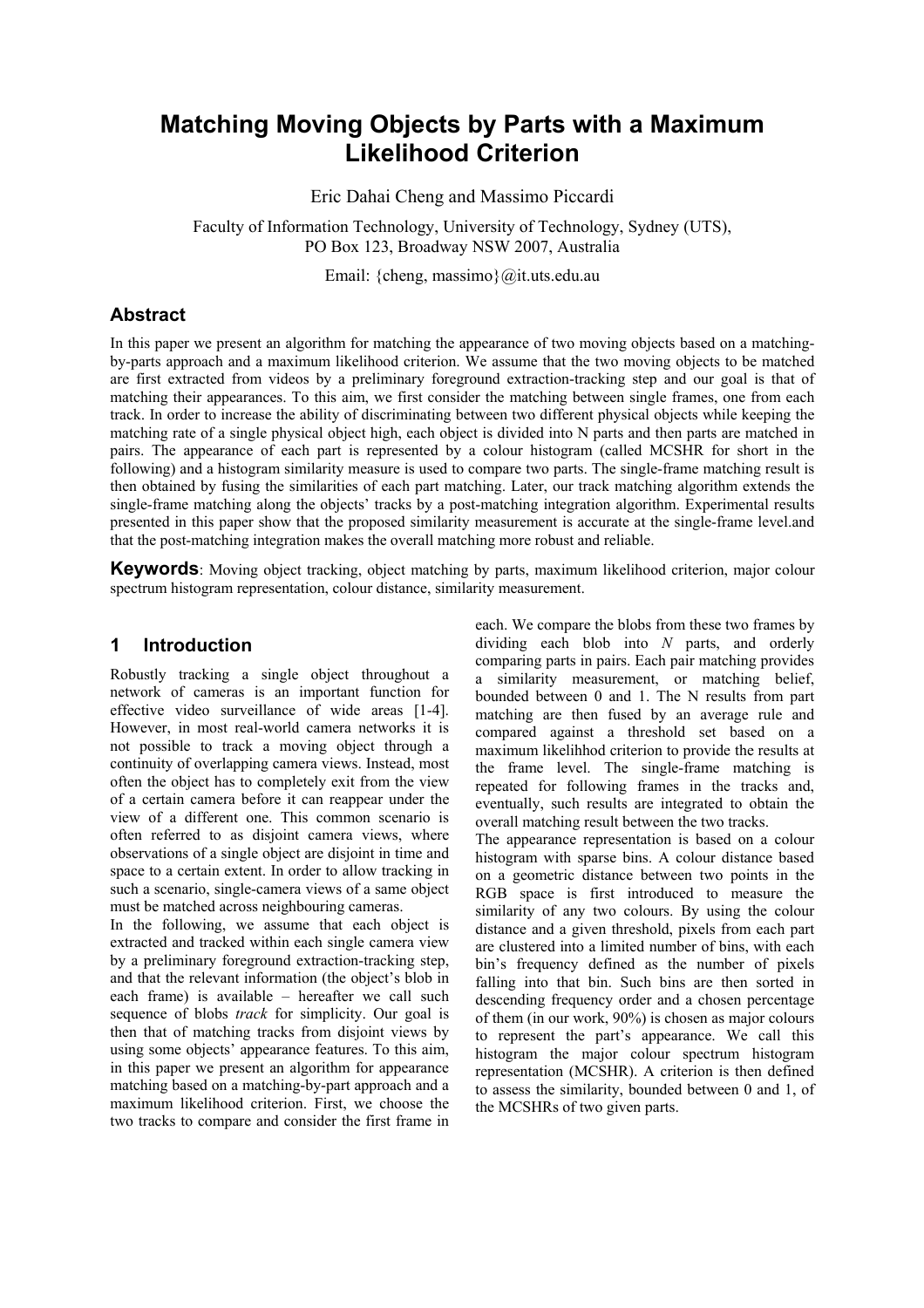To date, the problem of matching the appearance of objects across disjoint camera views has been addressed in relatively a few papers in the literature; [5] and [6] are notable examples. In both [5] and [6], the matching basd on appearance is reinforced by the use of priors based on statistics on travelling times between cameras acquired during a learning stage. The main problem that we identify with such an approach is that matching is more prone to fail in anomalous cases, which are instead those of interest for surveillance. For instance, if people remain in a blind area for long time in order to carry out activities such as tampering or stealing, their re-appearance under camera views will occur outside of statistical timing windows. For this reason, our approach deliberately avoids the use of time-based priors. Moreover, unlike [1], [5], [6], we use a part-based matching that prevents false matches between people with similar overall colours but with different spatial distribution.

## **2 Maximum Likelihood Criteria for Moving Objects Matching by Parts**

#### **2.1 Feature Space and Maximum Likelihood Criteria**

The raw feature vectors in the observation space of the two matching moving objects are the major colours of the divided parts, shown in the following equations:

$$
X_1 = [X_{11}, X_{12}, \cdots, X_{1N}] \tag{1}
$$

$$
X_2 = [X_{21}, X_{22}, \cdots, X_{2N}] \tag{2}
$$

where  $X_{1i}$  and  $X_{2i}$  are major colour vectors of the *ith* divided parts in moving objects one and two, and  $N$  is the number of divided parts. Since the major colour vectors are multiple dimensional vectors, their distributions are very difficult to estimate. Therefore, the similarity between two matching objects is used as an observation variable (or one dimensional space) in the process of deriving an optimum matching structure based on maximum likelihood criteria.

The hypothesis test assumes:

$$
H_0: \sin = \mu_0 + n,
$$
  
\n
$$
H_1: \sin = \mu_1 + n.
$$
\n(3)

where  $n$  is the error noise that produced in the process of major colour similarity calculation, and based on experience of our experiments, we believe that the noise has Gaussian probability distribution with zero mean and variance  $\sigma_N^2$ , i.e.  $n \in N(0, \sigma_N^2)$ ;  $\mu_0$  and  $\mu_1$  ( $\mu_1 > \mu_0$ ) are the average similarities when (objects are two physically different objects) and *H*0  $H<sub>1</sub>$  (objects are a single physical object) are true. For simplicity, we assume that  $\mu_0$  and  $\mu_1$  are constant and that variations are to be blamed on the noise component.

The above assumptions can be validated by testing the data reported in Tables 1 (for  $\mu_0$ ) and 2 (for  $\mu_1$ ) in Sections 5.1 and 5.2, respectively. In this case,  $\mu_0 = 0.4638$  and  $\mu_1 = 0.7843$  and assumption  $\mu_1 > \mu_0$  is verified. The standard deviations are  $\sigma_0 = 0.046$  and  $\sigma_1 = 0.056$ . In the following, since their difference is small, we treat them as a same value.

Thus, the probability distribution function of *sim* under the hypothesis of  $H_0$ , is shown in equation (4).

$$
p_0(sim) = \frac{1}{\sqrt{2\pi}\sigma_N} \exp[-\frac{(sim(X_1, X_2) - \mu_0)^2}{2\sigma_N^2}]
$$
 (4)

Similarly, the probability distribution function of  $sim$ , under the hypothesis of  $H_1$ , is shown in equation (5).

$$
p_1(\text{sim}) = \frac{1}{\sqrt{2\pi}\sigma_N} \exp[-\frac{(\text{sim}(X_1, X_2) - \mu_1)^2}{2\sigma_N^2}] \tag{5}
$$

The likelihood ratio (LRT) is calculated as follows:

$$
H_1
$$
  
 
$$
\Lambda(\text{sim}(X_1, X_2)) = \frac{P(\text{sim}(X_1, X_2) | H_1)}{P(\text{sim}(X_1, X_2) | H_0)} \ge \eta \qquad (6)
$$
  
 
$$
H_0
$$

Taking the natural logarithm of both sides of equation (6) to obtain the log LRT:  $\ln \Lambda(\textit{sim}(X_1, X_2))$ 

$$
H_1
$$
  
= 
$$
\frac{(2\sin(X_1, X_2) - \mu_0 - \mu_1)(\mu_1 - \mu_0)}{2\sigma_N^2} \ge \ln \eta
$$
 (7)  

$$
H_0
$$

Equation (7) can be simplified as:

 $H_1$ 

$$
\frac{\sin(X_1, X_2)}{X_1} < \frac{(\frac{\mu_1 + \mu_0}{2} + \frac{2\sigma_N^2 \ln \eta}{(\mu_1 - \mu_0)} = \lambda)}{H_0} \tag{8}
$$

The above equation shows the optimum structure of the matching detector, in which the optimum threshold is the function of the average similarities -  $\mu_0$ ,  $\mu_1$ , and the variations of similarity -  $\sigma_N^2$ . In the sense of maximum likelihood criteria, in order to minimize the total error (detection and false alarm)  $\eta$  should be 1, so the optimum threshold in equation

(8) becomes 
$$
\lambda = \left(\frac{\mu_1 + \mu_0}{2}\right)
$$
.

#### **2.2 Matching Performance Evaluation**

Just a s a corollary, we show in the following that the matching performance can be easily evaluated in terms of the probability of detection -  $P_D$  and false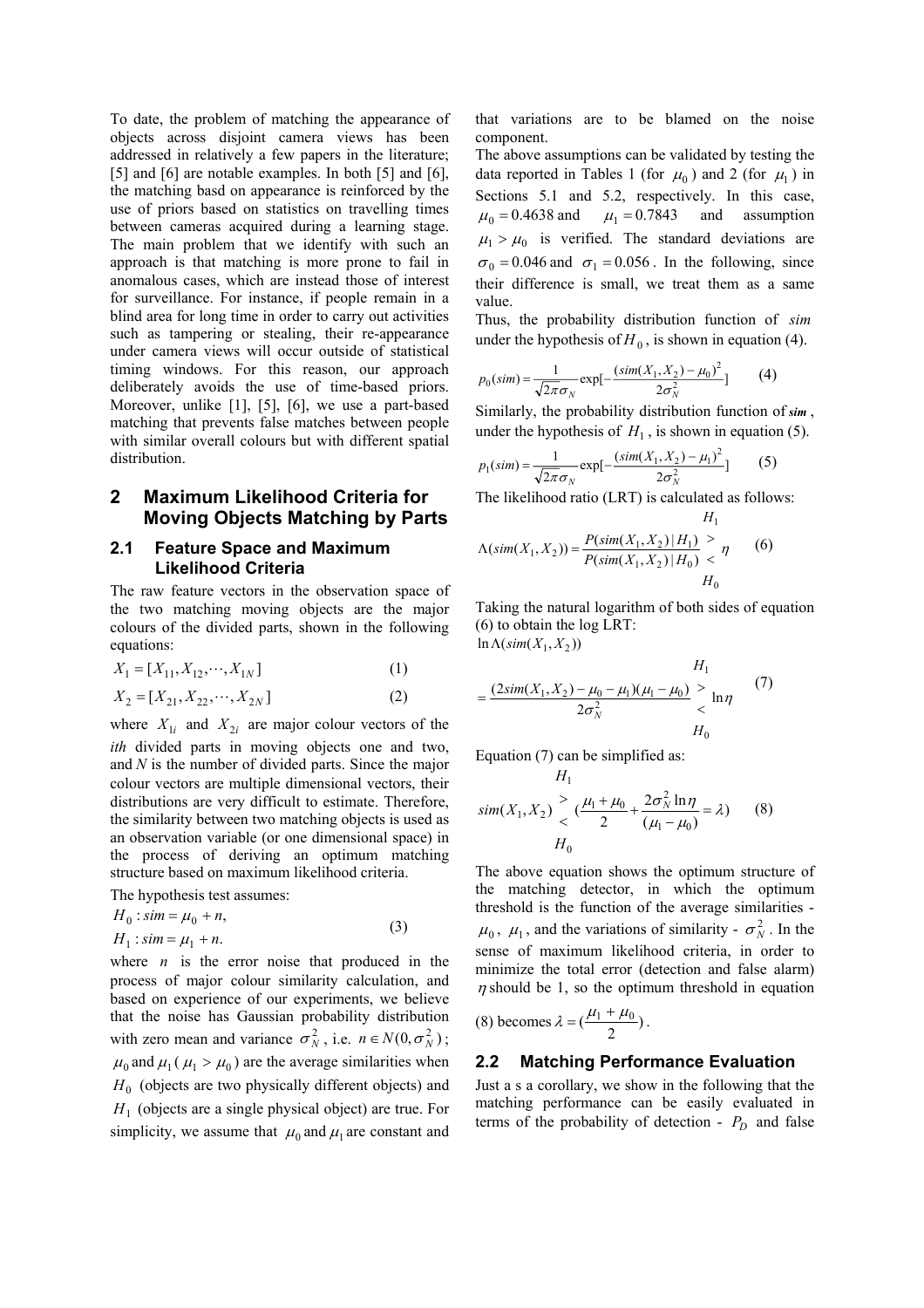alarm rate -  $P_{fa}$  - as a function of the average similarities,  $\mu_0$ ,  $\mu_1$ , and variance  $\sigma_N^2$ .

objects under  $H_0$  and  $H_1$  described in equations (4) The probability density functions (pdf) of matching and (5) are shown in Fig. 1.



**Figure 1:** Similarity probability density functions.

In Fig. 1, the probability of false alarm matching - *Pfa* is the area under function  $p_0$ (sim) above the detection threshold  $-\lambda$ , i.e.

$$
P_{fa} = \int_{\lambda}^{\infty} p_0(\sin\theta) d\sin\theta
$$
  
= 
$$
\int_{\lambda}^{\infty} \frac{1}{\sqrt{2\pi}\sigma_N} \exp[-\frac{(\sin(X_1, X_2) - \mu_0)^2}{2\sigma_N^2}] d\sin\theta = \alpha
$$
 (9)

 $P_D$  - is the area under function  $p_1(\text{sim})$  above the The probability of the detection or correct matching detection threshold  $-\lambda$ , i.e.

$$
P_D = \int_{\lambda}^{\infty} p_1(\sin)\,d\sin\theta
$$
\n
$$
= \int_{\lambda}^{\infty} \frac{1}{\sqrt{2\pi}\sigma_N} \exp\left[-\frac{(\sin(X_1, X_2) - \mu_1)^2}{2\sigma_N^2}\right] d\sin\theta = \beta
$$
\n(10)

Thus, equations (9) and (10) show that the probabilities of correct matching and mismatching are simple functions of the average similarities,  $\mu_0$ ,  $\mu_1$ , and variance  $\sigma_N^2$ .

#### **3 Major Colour Spectrum Histogram**

#### **3.1 Concept of Colour Distance**

In this section, we first introduce the concept of "colour distance" between two colour pixels in the RGB space based on a normalized geometric distance between the two pixels. Such a geometric distance is defined in equation (11):

$$
d(C_1, C_2) = \frac{||C_1 - C_2||}{||C_1|| + ||C_2||} = \frac{\sqrt{(r_1 - r_2)^2 + (g_1 - g_2)^2 + (b_1 - b_2)^2}}{\sqrt{r_1^2 + g_1^2 + b_1^2} + \sqrt{r_2^2 + g_2^2 + b_2^2}} \quad (11)
$$

 $C_1$  and  $C_2$  are the colour vectors. The smaller the colour distance, the more similar are the two colours.

#### **3.2 Moving Object Major Colour Representation**

By using the concept of colour distance, we can scale down the possible colours to a very limited number of "major colours" (for example, several hundreds) without losing much accuracy on representing a

moving object. For each part of a moving object, a given certain percentage of major colours are retained in the representation, while colours that rarely appear are discarded [7, 8]. Colours within a given mutual distance threshold are dealt with as a single colour. An example picture ('tn\_flower') is shown in Fig. 2 (a) in which we can see that the most frequent colours are around dark green-black and yellow values. Fig. 2 (b) shows that the histogram of the major colours (under the colour distance threshold of 0.01) seems a faithful representation of the image's colours and their frequencies.



(a) 'tn\_flower' picture (b) MCR Histogram (threshold: 0.01)

**Figure 2.** The Major Colour Spectrum Histogram Representation (MCSHR) of the 'tn\_flower'.

# **4 Single-Frame Matching and Post-Matching Integration Algorithm**

#### **4.1 Moving Objects Parts Similarity Measurements**

In this section, a similarity measurement based on a most-similar-colour searching algorithm is proposed to measure the similarity between two corresponding parts of moving objects. This algorithm is based on the major colour spectrum histogram of the two corresponding divided parts of the two moving objects. We assume that there are *M* major colours in the spectrum of a divided part in a moving object *A*, which can be represented as:

$$
MCSHR(A) = \{C_{A_1}, C_{A_2}, \cdots, C_{A_i}, \cdots, C_{A_M}\}
$$
 (11)

where  $C_{A_i}$ ,  $i = 1, 2, \dots, M$  is the colour vector (RGB) of the major colours in the divided part in object *A*. The

major colour frequencies of the divided part in object A's can be represented as:

$$
p(A) = \{p(A_1), p(A_2), \cdots, p(A_i), \cdots p(A_M)\}\tag{12}
$$

The major colour spectrum histogram of object *B* can be represented similarly. In order to define the similarity of the corresponding divided parts of two moving objects, for each color  $C_{A_i}$  in  $A$ , a

corresponding colour,  $C_{B_j|A_i}$ , is searched in *B* as:

$$
C_{B_j|A_i} = \underset{k=1,\cdots,L}{\arg\min} \{ d(C_{B_k^i}, C_{A_i}) < \sigma \} \tag{13}
$$

 $C_{B, |A|}$  is the closest colour to  $C_A$  within a threshold,

 $\sigma$ , and  $p^{[A_i]}(B_j)$  its frequency. Then, the similarity of  $C_{A_i}$  and  $C_{B_j|A_i}$  is defined as:

*Similarity*(
$$
C_{A_i}
$$
,  $C_{B_j|A_i}$ ) = min{ $p(A_i)$ ,  $p^{[A_i]}(B_j)$ } (14)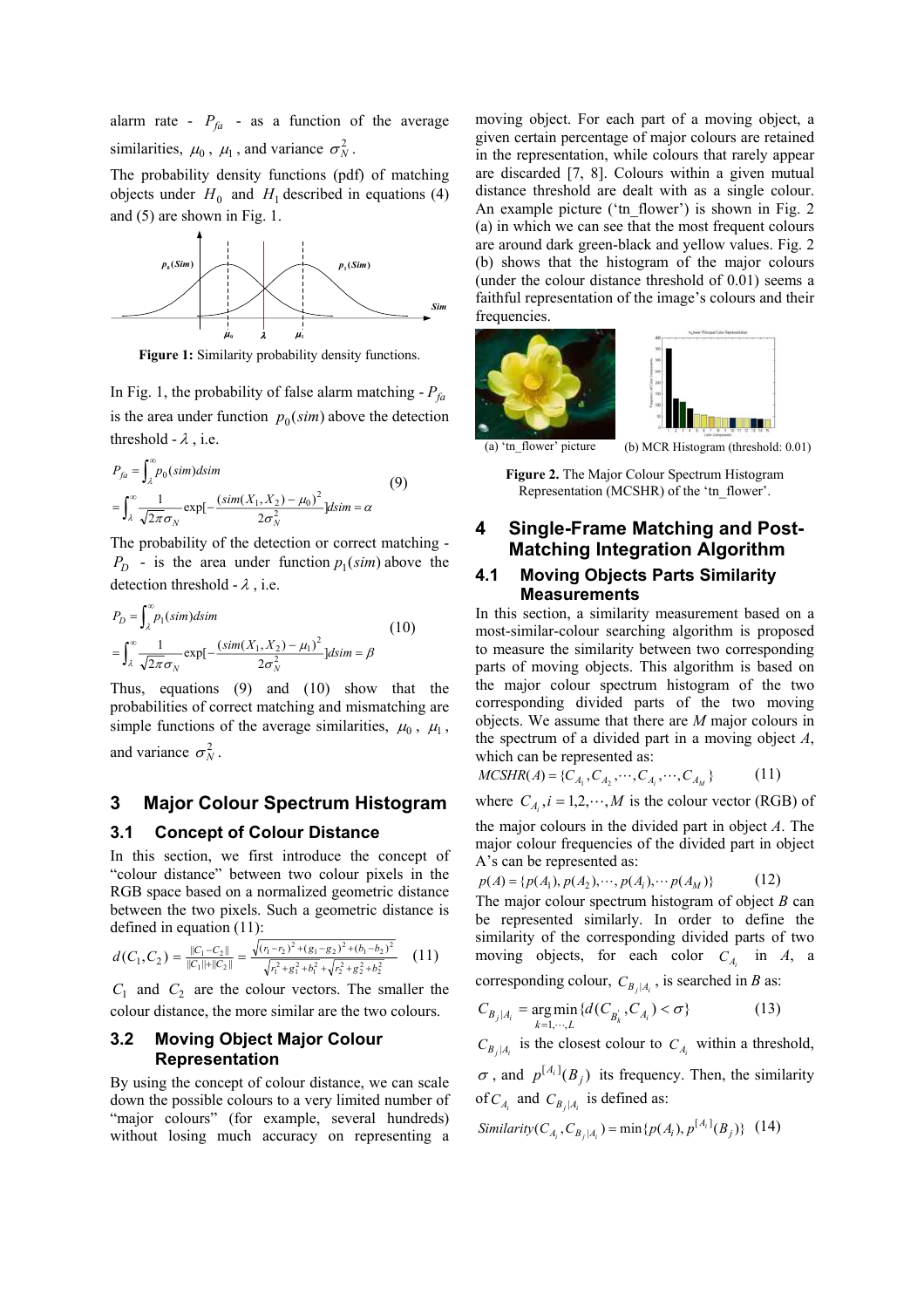The similarity of the divided part in object *A* and its corresponding part in object *B* is obtained by adding up over  $i = 1, 2, \dots, M$ :

Similarly, 
$$
(\mathbf{A}, \mathbf{B}) = \sum_{i=1}^{M} Similarity(C_{\mathbf{A}_i}, C_{\mathbf{B}_j|\mathbf{A}_i})
$$
 (15)

In a similar way we can obtain *Similarity*(*B,A*) that generally differs from *Similarity*(*A,B*) since the colour pairs defined by (13) may be different in the two directions. However, if *A* and *B* are the same physical object, these two similarities would be approximately symmetric. Therefore, in the final matching criterion we give importance to the symmetry of *Similarity*(*A,B*) and *Similarity*(*A,B*). We first define:

Similarly<sub>min</sub> = min {*Similarity*(
$$
A, B
$$
), *Similarity*( $B, A$ )} (16)

*Similarity* max<sup>=</sup> max{*Similarity* (*A*, *<sup>B</sup>*), *Similarity* (*B*, *<sup>A</sup>*)} . (17)

Then, we combine them into a single final value, *Similarity*<sub> $AB$ </sub>:

 $Similarity$ <sub>*A,B*</sub> =

 $\epsilon$ 

Similarly,  
\n
$$
\begin{cases}\n\text{Similarity}_{\text{min}} & \text{if } \text{Similarity}_{\text{min}} < \eta_{\text{discrim}} \\
1 - \frac{\text{Similarity}_{\text{max}} - \text{Similarity}_{\text{min}}}{\text{Similarity}_{\text{max}} + \text{Similarity}_{\text{min}}} & \text{otherwise}\n\end{cases}
$$
\n(18)

If *Similaritymin* is lower than a discrimination threshold,  $\eta_{discrim}$ , we bound *Similarity<sub>A,B</sub>* to it. Instead, if *Similaritymin* is above or equal the discrimination threshold, we choose to check the difference between the maximum and minimum similarities in a ratio form for asymmetry. The bigger the difference between the maximum and minimum similarities, the lower is *Similarity<sub>A,B</sub>*. Eventually, matching is assessed if  $Similarity_{A,B}$  is above an assigned similarity threshold.

#### **4.2 Similarity at the Whole-Object Level**

Once obtained a similarity value, bounded between 0 and 1, for each pair of divided parts, the values for all the *N* part pairs need to be combined in order to obtain a single matching result at the whole-object level. For this, one can choose amongst popular fusion techniques such as the product rule, average rule or weigthed average rule [9]. The product rule suffers from the famous "curse of product" and should be used only in the case of complete statistical independence between the values to be fused. In our application, some degree of correlation instead certainly exists (two adjacent parts may share parts of a same piece of clothes and thus be materially correlated; the body shape deformates along the sequence, hence blob parts map on different bodily parts along frames) and therefore we cannot use the product. The weighted average rule requires a very well informed estimation of weights to be likely to outperform the (unweighted) average rule [9].

Therefore, we chose to use the latter in our approach. Equation (19) provides the required similarity at the whole-object level.

$$
sim(X_1, X_2) = \frac{1}{N} \sum_{i=1}^{N} sim(X_{1i}, X_{2i})
$$
\n(19)

#### **4.3 Single-Frame Matching and Post-Matching Integration Algorithm**

In the track matching algorithm, we consider the same number of frames from each track. Moving objects from corresponding frames in Track One and Track Two are matched based on similarity of their major colour spectrum, and the matching results are given as a binary decision.

The second step is the multi-frame post-integration, normalization, and thresholding. The advantages of this algorithm are:

- The single-frame matching is based on the major colour spectrum histogram and two direction similarities measurements, which makes the single-frame matching very accurate.
- The final conclusion is made based on the statistical average of single-frame matching. So, no detailed feature errors are carried forward after this stage, which makes the track matching conclusion more reliable than single frame matching.

# **5 Experimental Results and Analysis**

In our experiments, we report example results from three typical tracks from the PETS 2001 dataset where moving objects have been detected and tracked. The segmented moving objects, major colour spectrum histograms and experimental results are shown in the following sections.

#### **5.1 Matching-by-parts of Two Different Moving Objects**

The first case reported here are from two different persons (track 1, frames 0400-0412 and track 2, frames 2150-2162), with two sets of typical extracted moving objects and object masks shown in Figure 3. In the test, the moving objects are equally divided into seven parts along the vertical direction. The results from matching-by-parts at the single frame level and post-matching integration alomg the track with 90% of major colours, colour threshold of 0.01, discrimination threshold of 0.35, and matching

threshold of 0.6241 are shown in Table 1. While other thresholds are empirical, the matching threshold,  $\lambda$ , is calculated as in equation (8) based on Tables 1 and 2. The results in Table 1 shows that all seven cases are correctly discriminated, with similarities at the whole-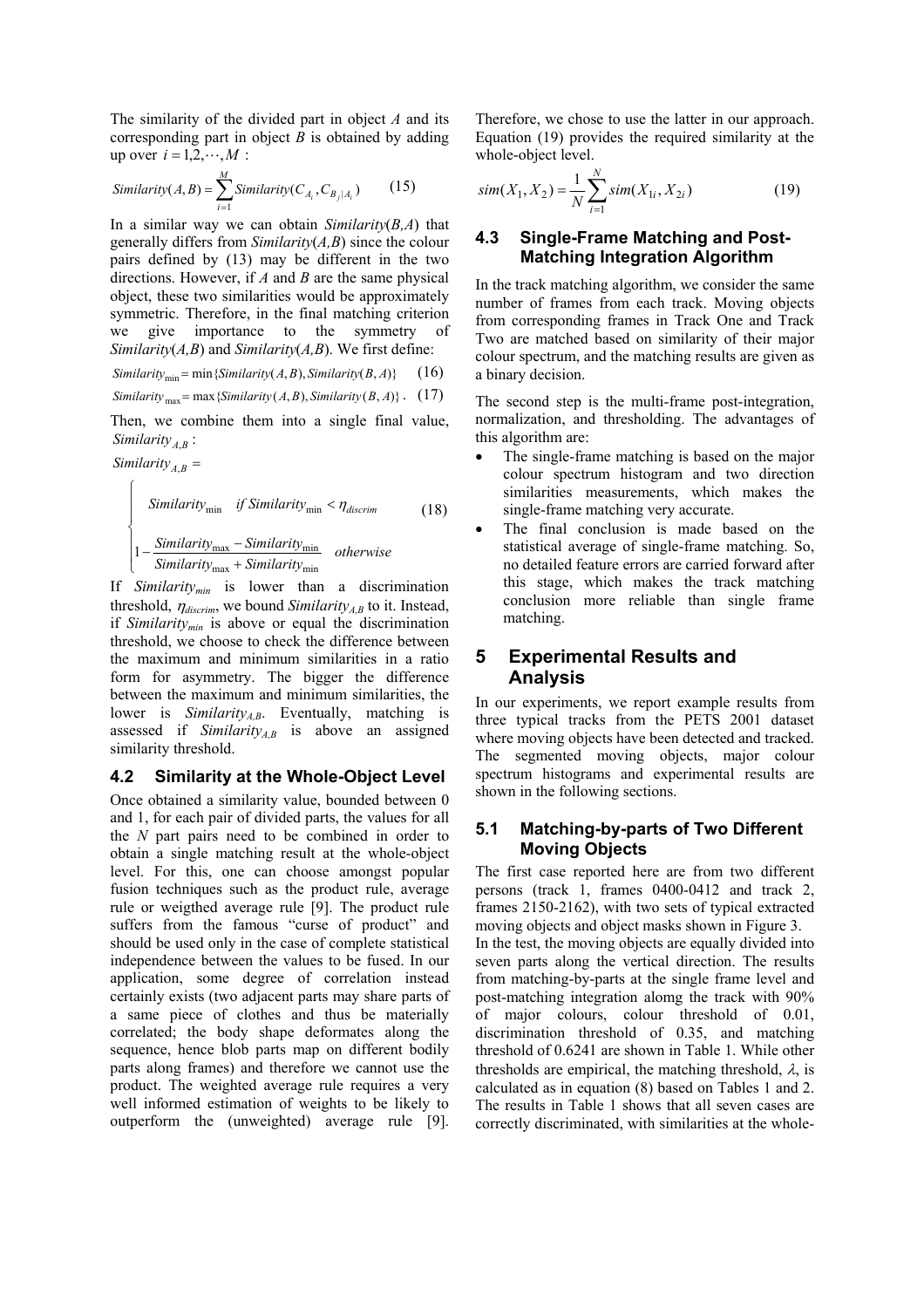object level between 0.41 and 0.55, and the postintegration rate of 0%. Thus, the two tracks are reliably discriminated.

**Figure 3.** Moving objects from track 1, frames 0400-0412 and track 2, frames 2150-2162.



(1a) MO and mask in frames 0400 and 2150

**Table 1.** Matching similarities. (PETS 2001 dataset 1, frames 0400-0412 and 2150-2162, Color distance: 0.01, discrimination threshold: 0.35, MCSHR cut off: 90%, Number of divided parts: 7).

| <b>Test Case</b> | Frame No               | Part 1 | Part 2 | Part 3                                                          | Part 4 | Part 5                            | Part 6        | Part 7 | Similarity<br>(mean) | Matching Results |
|------------------|------------------------|--------|--------|-----------------------------------------------------------------|--------|-----------------------------------|---------------|--------|----------------------|------------------|
|                  | 0400<br>2150           | 0.6441 | 0.1823 |                                                                 |        | 0.1640   0.3388   0.8584   0.9225 |               | 0.0455 | 0.4508               | 0(No)            |
| 2                | 0402<br>2152           |        |        | $0.7267$   $0.8094$   $0.2492$   $0.2133$   $0.2217$   $0.8907$ |        |                                   |               | 0.7669 | 0.5540               | 0(No)            |
| 3                | 0404                   |        |        | $0.2639$   $0.2999$   $0.1933$   $0.2234$   $0.3176$   $0.8233$ |        |                                   |               | 0.7481 | 0.4099               | 0(No)            |
| 4                | 2154<br>0406           |        |        | $0.1724$   0.1889   0.1135   0.3267   0.8131   0.8657           |        |                                   |               | 0.6451 | 0.4465               | 0(No)            |
|                  | 2156<br>0408           |        |        |                                                                 |        |                                   |               |        |                      |                  |
| 5                | 2158<br>0410           |        |        | $0.2542$   0.7222   0.2024   0.1705   0.3207                    |        |                                   | 0.8100 0.9404 |        | 0.4886               | 0(No)            |
| 6                | 2160                   |        |        | 0.2361 0.2152 0.1739 0.2480 0.7907 0.7070 0.7414                |        |                                   |               |        | 0.4446               | 0(No)            |
| 7                | 0412<br>2162           |        |        | 0.9398 0.1681 0.0705 0.7958 0.6600 0.2402                       |        |                                   |               | 0.2933 | 0.4525               | 0(No)            |
| Post-Integration | 0400-0412<br>2150-2162 |        |        |                                                                 |        |                                   |               |        |                      | $0\%$ (No)       |

#### **5.2 Matching-by-parts of a Single Moving Object in Two Different Tracks**

The test data reported here is from the same person in two different tracks (track 1, frames 2040-2052, and track 2, frames 2150-2162 in steps of five frames). The extracted moving object and moving object mask in typical frames (2048 in track 1, and 2156 in track 2) are shown in Fig. 4. The results from matching-byparts at the single frame level and post-matching integration alomg the track with 90% of major colours, colour threshold of 0.01, discrimination threshold of 0.35, and matching threshold of 0.6241 are shown in Table 2. The results in Table 2 show us that in all seven cases, similarities were between 0.70 and .87, proving that the proposed matching-by-parts MCSHR algorithm offers an accurate appearance representation and similarity measurement. The postintegration of the seven individual matching cases is 1.0, thus the two tracks are reliably matched.



(a) MO and mask in frame 2048 (b) MO and mask in frame 2156

**Figure 4.** Moving objects from track 1, frames 2040-2052 and track 2, frames 2150-2162.